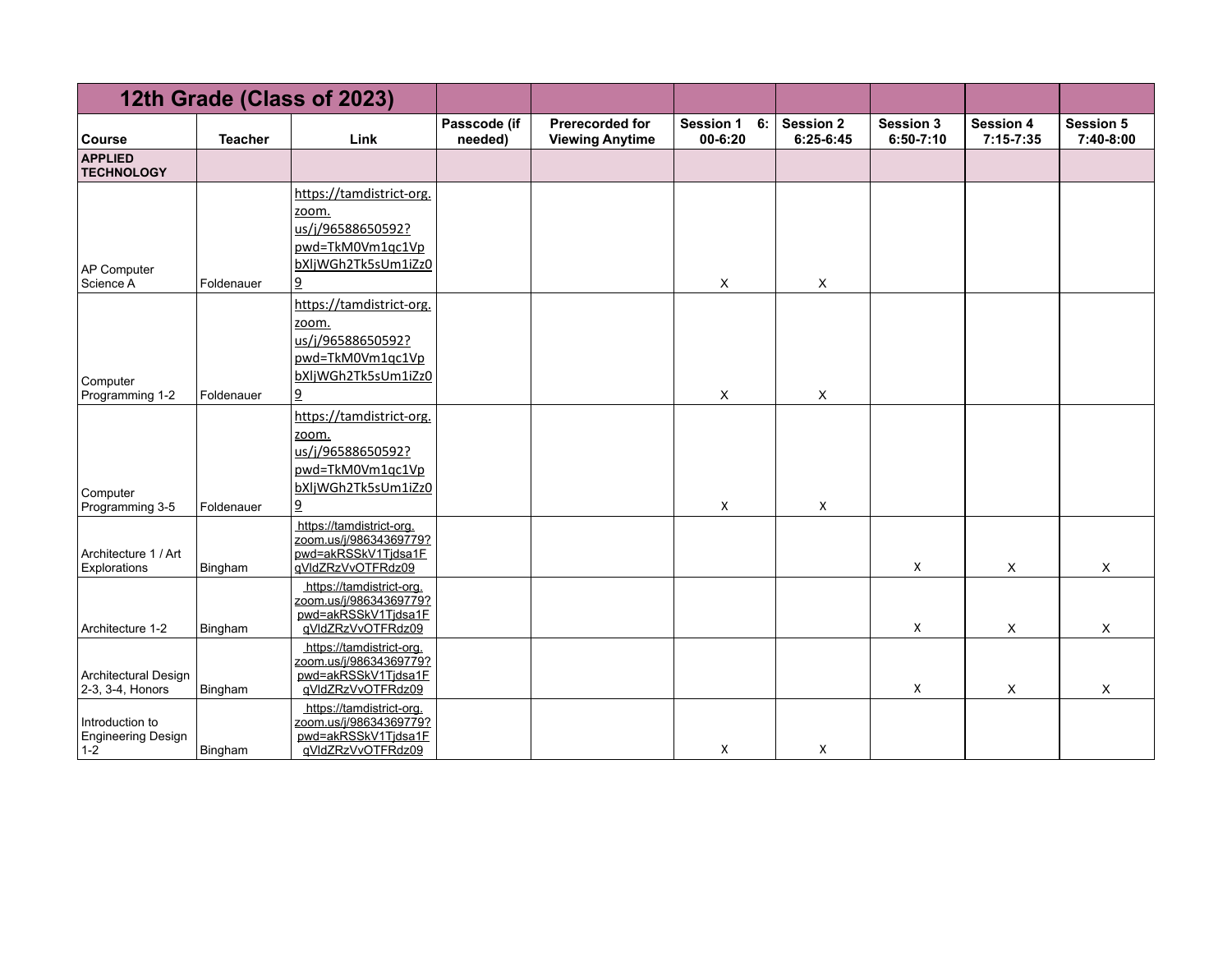|                                                     |                                                                 | 12th Grade (Class of 2023)                                                                                                                                                                                               |                         |                                                  |                                   |                               |                                   |                                   |                               |
|-----------------------------------------------------|-----------------------------------------------------------------|--------------------------------------------------------------------------------------------------------------------------------------------------------------------------------------------------------------------------|-------------------------|--------------------------------------------------|-----------------------------------|-------------------------------|-----------------------------------|-----------------------------------|-------------------------------|
| <b>Course</b>                                       | <b>Teacher</b>                                                  | Link                                                                                                                                                                                                                     | Passcode (if<br>needed) | <b>Prerecorded for</b><br><b>Viewing Anytime</b> | <b>Session 1</b><br>6:<br>00-6:20 | <b>Session 2</b><br>6:25-6:45 | <b>Session 3</b><br>$6:50 - 7:10$ | <b>Session 4</b><br>$7:15 - 7:35$ | <b>Session 5</b><br>7:40-8:00 |
| Engineering Projects Eller                          |                                                                 | https://www.google.<br>com/url?q=https:<br>//us02web.zoom.<br>us/j/85904503100?pwd%<br>3DU2pueGg0VFE2ajZm<br>NE5PeE8yWHRXdz09&s<br>a=D&source=calendar&u<br>st=1642443975185627&<br>usg=AOvVaw15DTI7msg<br>bGD3Kalwh6WA- |                         |                                                  |                                   |                               | Χ                                 | Χ                                 | X                             |
| <b>COUNSELING AND</b><br><b>WELLNESS</b>            |                                                                 |                                                                                                                                                                                                                          |                         |                                                  |                                   |                               |                                   |                                   |                               |
| Course Selection<br>and Balance                     | Arreguin, David,<br>Gulden,<br>Kennedy, Scott,<br>Paulsen, Wall | https://tamdistrict-org.<br>zoom.us/j/3669095742?<br>pwd=WGRqN0NLdjISOF<br>V2M2hkVnRGK3Bmdz09                                                                                                                            |                         |                                                  |                                   |                               | X                                 |                                   |                               |
| <b>Wellness Center</b>                              | Jen Kenny-<br>Baum, Wellness<br>Coordinator                     | https://tamdistrict-org.<br>zoom.us/j/92906321565                                                                                                                                                                        |                         |                                                  | X                                 | Χ                             | X                                 | Χ                                 | X                             |
| <b>ENGLISH</b>                                      |                                                                 |                                                                                                                                                                                                                          |                         |                                                  |                                   |                               |                                   |                                   |                               |
| <b>Upper Division</b><br><b>English Electives</b>   | Dahlman,<br>Gonzalez,<br>Franklin, and<br>Allan                 | 871EF9C6-60A7-45F2-<br>B633-4BB2543C9ABB.<br>mp4                                                                                                                                                                         |                         | X                                                |                                   |                               |                                   |                                   |                               |
| Adv. Journalism                                     | Schneider                                                       | https://drive.google.<br>com/file/d/13evwXQ8atlh<br>IU xisfD0bVtp4egVGHZj/<br>view?usp=sharing                                                                                                                           |                         | X                                                |                                   |                               |                                   |                                   |                               |
| AP English<br>Literature and AP<br>English Language | Haver-Castex,<br>Hettleman                                      | https://tamdistrict-org.<br>zoom.us/j/97303556930?<br>pwd=eWYramVGcG9LcU<br>ZKdUkzbWFZekx4dz09                                                                                                                           | 136435                  |                                                  | X                                 |                               | X                                 |                                   |                               |
| Nonfiction                                          | Holguin                                                         | https://drive.google.<br>com/file/d/13evwXQ8atlh<br>IU xisfD0bVtp4egVGHZj/<br>view?usp=sharing                                                                                                                           |                         | X                                                |                                   |                               |                                   |                                   |                               |
|                                                     |                                                                 |                                                                                                                                                                                                                          |                         |                                                  |                                   |                               |                                   |                                   |                               |
| <b>FINE ARTS</b>                                    |                                                                 | https://tamdistrict-org.                                                                                                                                                                                                 |                         |                                                  |                                   |                               |                                   |                                   |                               |
| <b>AP Art History</b>                               | Maxwell                                                         | zoom.us/j/94160172121?<br>pwd=NXA3bkdvbGVZM0<br>d1U04yK2d4OW9hQT09                                                                                                                                                       |                         |                                                  | X                                 |                               | X                                 |                                   | Χ                             |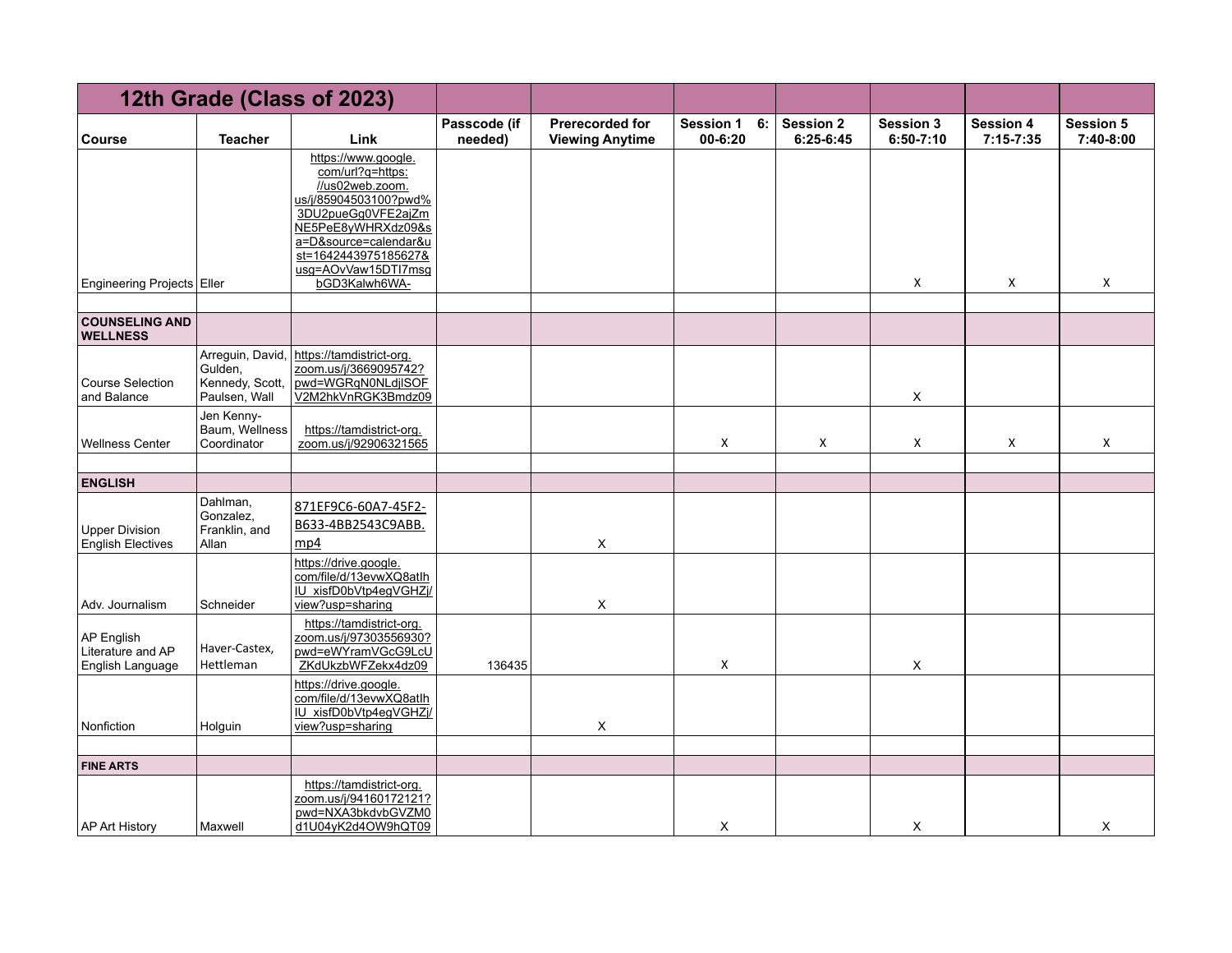|                               |                 | 12th Grade (Class of 2023)                         |                         |                                                  |                                   |                               |                                 |                               |                               |
|-------------------------------|-----------------|----------------------------------------------------|-------------------------|--------------------------------------------------|-----------------------------------|-------------------------------|---------------------------------|-------------------------------|-------------------------------|
| <b>Course</b>                 | <b>Teacher</b>  | Link                                               | Passcode (if<br>needed) | <b>Prerecorded for</b><br><b>Viewing Anytime</b> | <b>Session 1</b><br>6:<br>00-6:20 | <b>Session 2</b><br>6:25-6:45 | <b>Session 3</b><br>$6:50-7:10$ | <b>Session 4</b><br>7:15-7:35 | <b>Session 5</b><br>7:40-8:00 |
| Ceramics 1-AP 3D<br>Design    | <b>Butler</b>   | https://tamdistrict-org.<br>zoom.us/j/99190143282  |                         |                                                  | X                                 | X                             | X                               |                               |                               |
|                               |                 | https://tamdistrict-org.                           |                         |                                                  |                                   |                               |                                 |                               |                               |
|                               |                 | zoom.<br>us/j/94330526565?                         |                         |                                                  |                                   |                               |                                 |                               |                               |
|                               |                 | pwd=MTBCbEw4OGxq                                   |                         |                                                  |                                   |                               |                                 |                               |                               |
| Drawing and                   |                 | VHk1S3hRYlRxK1Ntdz0                                |                         |                                                  |                                   |                               |                                 |                               |                               |
| Painting 1                    | <b>Bartone</b>  | $\overline{a}$                                     |                         |                                                  | X                                 | X                             |                                 |                               |                               |
|                               |                 | https://tamdistrict-org.                           |                         |                                                  |                                   |                               |                                 |                               |                               |
|                               |                 | zoom.<br>us/j/94330526565?                         |                         |                                                  |                                   |                               |                                 |                               |                               |
|                               |                 | pwd=MTBCbEw4OGxq                                   |                         |                                                  |                                   |                               |                                 |                               |                               |
| Drawing and                   |                 | VHk1S3hRYlRxK1Ntdz0                                |                         |                                                  |                                   |                               |                                 |                               |                               |
| Painting 2-7                  | Bartone         |                                                    |                         |                                                  |                                   |                               | X                               |                               |                               |
|                               |                 | https://tamdistrict-org.                           |                         |                                                  |                                   |                               |                                 |                               |                               |
|                               |                 | zoom.<br>us/j/94330526565?                         |                         |                                                  |                                   |                               |                                 |                               |                               |
|                               |                 | pwd=MTBCbEw4OGxq                                   |                         |                                                  |                                   |                               |                                 |                               |                               |
| AP Studio Art:<br>Drawing and |                 | VHk1S3hRYlRxK1Ntdz0                                |                         |                                                  |                                   |                               |                                 |                               |                               |
| Painting                      | Bartone         | 9                                                  |                         |                                                  |                                   |                               |                                 |                               | X                             |
|                               |                 | https://tamdistrict-org.                           |                         |                                                  |                                   |                               |                                 |                               |                               |
|                               |                 | zoom.                                              |                         |                                                  |                                   |                               |                                 |                               |                               |
|                               |                 | us/j/94330526565?<br>pwd=MTBCbEw4OGxq              |                         |                                                  |                                   |                               |                                 |                               |                               |
|                               |                 | VHk1S3hRYlRxK1Ntdz0                                |                         |                                                  |                                   |                               |                                 |                               |                               |
| <b>Artist Voice</b>           | Bartone         | $\overline{a}$                                     |                         |                                                  |                                   |                               |                                 | X                             |                               |
|                               |                 | https://tamdistrict-org.<br>zoom.us/j/97022938828? |                         |                                                  |                                   |                               |                                 |                               |                               |
|                               |                 | pwd=ZTZ2bIBPbWIwUTd                                |                         |                                                  |                                   |                               |                                 |                               |                               |
| Graphic Design                | Farley          | DdkRhNIZnSnIIUT09                                  |                         |                                                  |                                   | X                             |                                 | X                             |                               |
|                               |                 |                                                    |                         |                                                  | https:                            | https:<br>//tamdistrict-org.  | https:                          | https:<br>//tamdistrict-org.  | https:                        |
|                               |                 |                                                    |                         |                                                  | //tamdistrict-org.                | zoom.<br>us/j/941601721       | //tamdistrict-org               | zoom.<br>us/j/941601721       | //tamdistrict-org.<br>zoom.   |
|                               |                 |                                                    |                         |                                                  | zoom.<br>us/j/9702293882          | 212                           | zoom.<br>us/j/970229388         | 21?                           | us/j/970229388                |
|                               |                 |                                                    |                         |                                                  | 8?<br>pwd=ZTZ2bIBPb               | pwd=NXA3bkdv<br>bGVZM0d1U04   | 28?<br>pwd=ZTZ2bIBP             | pwd=NXA3bkdv<br>bGVZM0d1U04   | 28?<br>pwd=ZTZ2bIBP           |
| Photo 1-4, Honors             |                 |                                                    |                         |                                                  | WIwUTdDdkRhNI                     | yK2d4OW9hQT                   | bWlwUTdDdkR                     | yK2d4OW9hQT                   | bWIwUTdDdkR                   |
| & AP Art & Design             | Farley, Maxwell | X                                                  |                         |                                                  | ZnSnIIUT09                        | 09                            | hNIZnSnIIUT09                   | <u>lo9</u>                    | hNIZnSnIIUT09                 |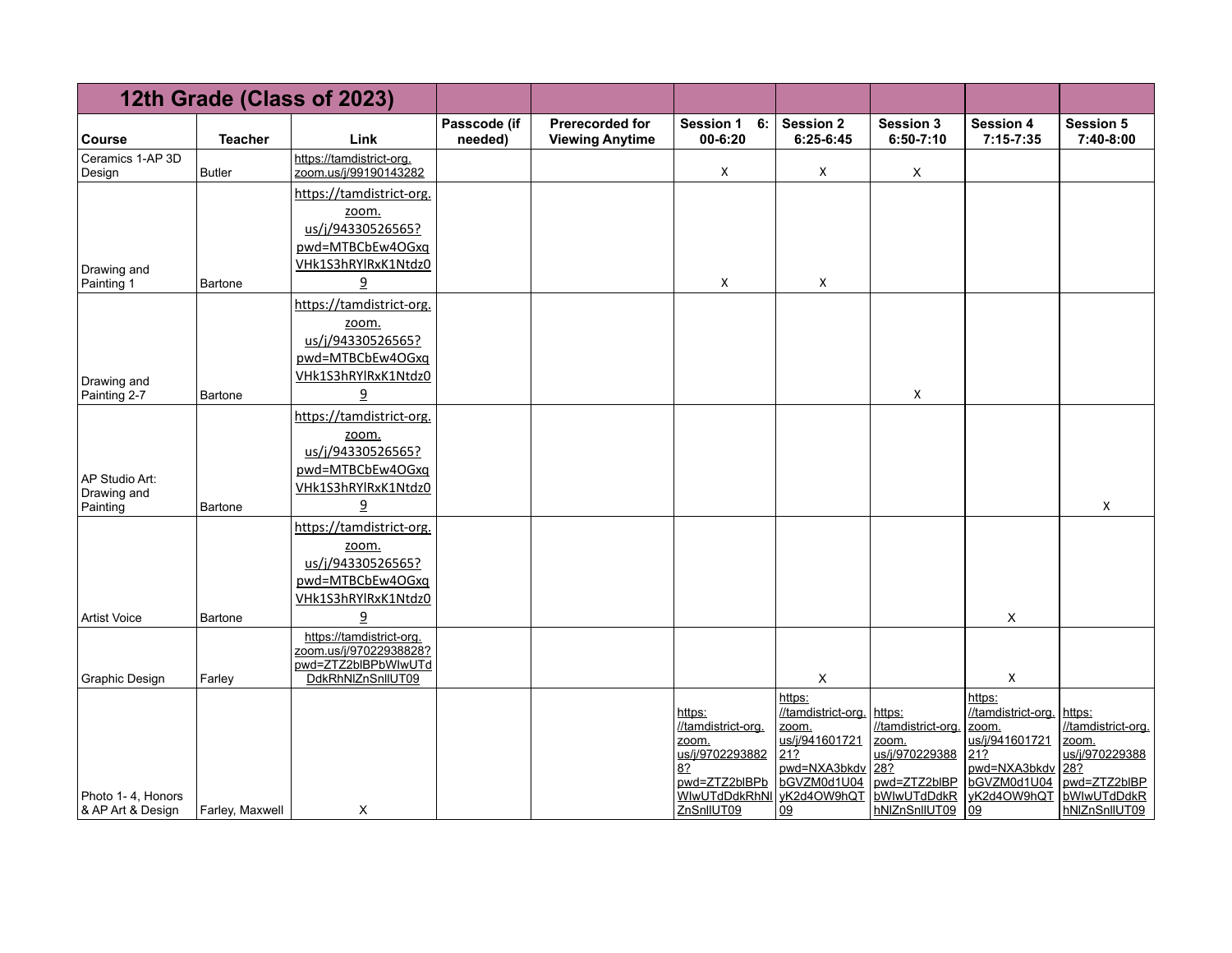|                                                    |                    | 12th Grade (Class of 2023)                                                                           |                         |                                                  |                                       |                               |                                 |                                   |                               |
|----------------------------------------------------|--------------------|------------------------------------------------------------------------------------------------------|-------------------------|--------------------------------------------------|---------------------------------------|-------------------------------|---------------------------------|-----------------------------------|-------------------------------|
| <b>Course</b>                                      | <b>Teacher</b>     | Link                                                                                                 | Passcode (if<br>needed) | <b>Prerecorded for</b><br><b>Viewing Anytime</b> | <b>Session 1</b><br>6:<br>$00 - 6:20$ | <b>Session 2</b><br>6:25-6:45 | <b>Session 3</b><br>$6:50-7:10$ | <b>Session 4</b><br>$7:15 - 7:35$ | <b>Session 5</b><br>7:40-8:00 |
| <b>Beginning Drama</b>                             | Wright             | https://tamdistrict-org.<br>zoom.us/j/92608062346?<br>pwd=bWtvcEpVL2JkTmF<br>tRkpPYnBHV1J0QT09       |                         |                                                  | X                                     | X                             |                                 |                                   |                               |
| Intermediate Drama                                 | Wright             | https://tamdistrict-org.<br>zoom.us/j/92608062346?<br>pwd=bWtycEpVL2JkTmF<br>tRkpPYnBHV1J0QT09       |                         |                                                  |                                       |                               | X                               | X                                 |                               |
| Adv. Drama and<br>Honors Adv. Drama<br>$5-8$       | Berkowitz          | https://tamdistrict-org.<br>zoom.us/j/97495562545                                                    |                         |                                                  | X                                     |                               |                                 |                                   |                               |
| Advanced Drama/<br><b>Honors Advanced</b><br>Drama | Wright             | https://tamdistrict-org.<br>zoom.us/j/92608062346?<br>pwd=bWtycEpVL2JkTmF<br>tRkpPYnBHV1J0QT09       |                         |                                                  |                                       |                               |                                 |                                   | X                             |
| Theater<br>Production/Stage<br>Craft               | Baxt               | https://tamdistrict-org.<br>zoom.us/j/96759585893?<br>pwd=b3MvTHZ5TS9mR<br>S9iVW1jemNhSnpwQT0<br>9   |                         |                                                  |                                       |                               | X                               | X                                 | X                             |
| Honors Theater<br>Directing                        | <b>Berkowitz</b>   | https://tamdistrict-org.<br>zoom.us/j/97495562545                                                    |                         |                                                  |                                       | X                             | X                               |                                   |                               |
| RedwoodTV                                          | <b>Berkowitz</b>   | https://tamdistrict-org.<br>zoom.us/j/97495562545                                                    |                         |                                                  |                                       |                               |                                 | X                                 | X                             |
| Music                                              | Mattern            | https://drive.google.<br>com/drive/folders/1jRwr<br>wmre-<br>TBQRY3B35kZykMUvd3o<br>FmKW?usp=sharing |                         | X                                                |                                       |                               |                                 |                                   |                               |
|                                                    |                    |                                                                                                      |                         |                                                  |                                       |                               |                                 |                                   |                               |
| <b>MATHEMATICS</b><br>Geometry                     | Diaz               | https://tamdistrict-org.<br>zoom.us/j/93676499955?<br>pwd=NW4zc3ZNMWJhSi<br>9ORzAxNm5aTkNSQT0<br>9   |                         |                                                  | X                                     | X                             | X                               |                                   |                               |
| MATH sequence<br>Q&A                               | Kittredge          | https://tamdistrict-org.<br>zoom.us/j/77321327248                                                    |                         |                                                  |                                       |                               |                                 |                                   | X                             |
| Post Advanced<br>Algebra options                   | Heard, Hailer      | https://youtu.<br>be/YIRIsmWwQV8                                                                     |                         | X                                                |                                       |                               |                                 |                                   |                               |
| <b>Honors Advanced</b><br>Algebra                  | Mauro,<br>Norwood, | https://tamdistrict-org.<br>zoom.us/j/94411755329                                                    |                         | https://youtu.<br>be/aMMLfJd7-Sk                 |                                       |                               | X                               |                                   |                               |
| <b>AP Statistics</b>                               | Simon              | https://tamdistrict-org.<br>zoom.us/j/2265250192                                                     |                         |                                                  | X                                     | X                             |                                 |                                   |                               |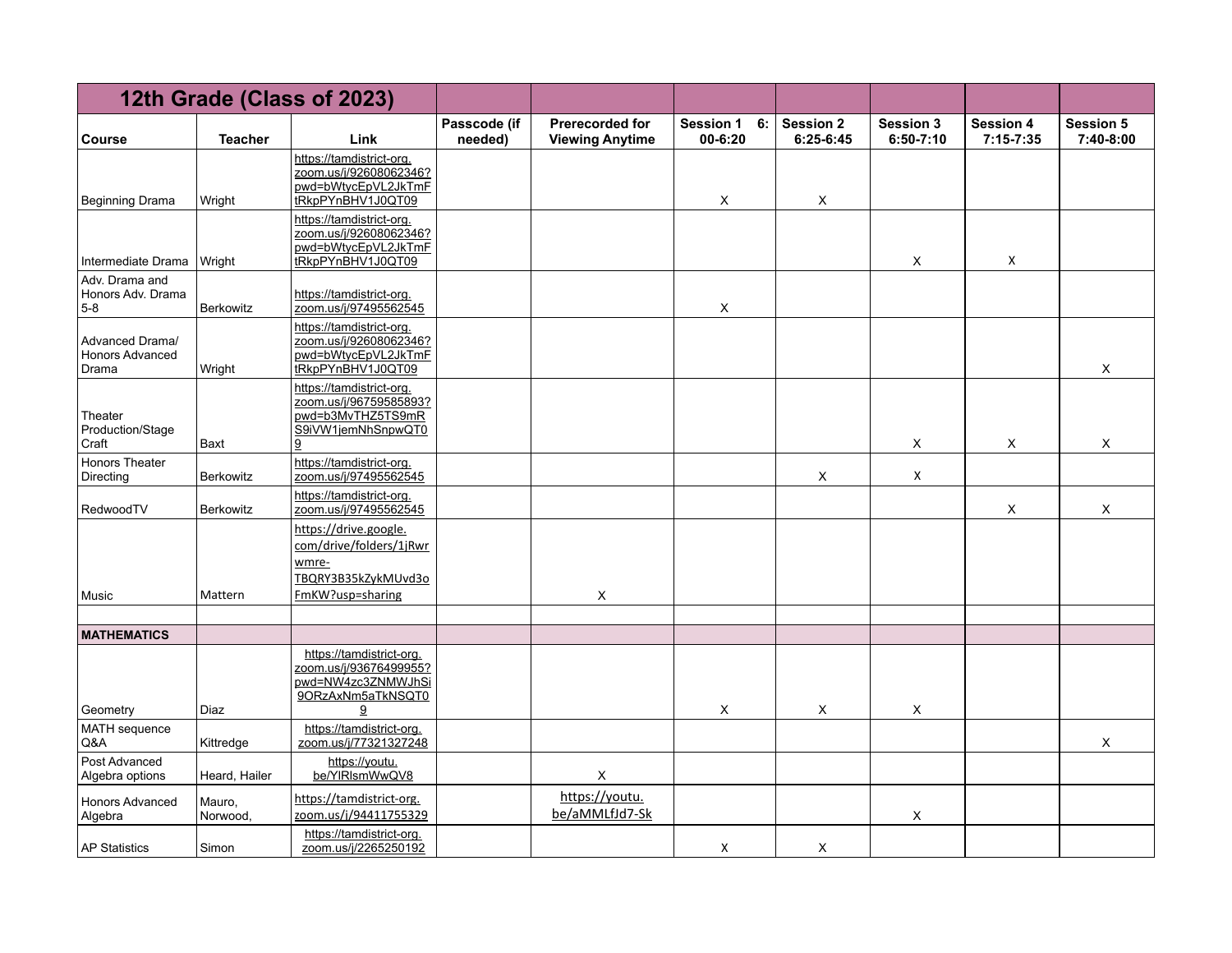|                                                       |                                                | 12th Grade (Class of 2023)                                                                                                                                                                                                                     |                         |                                                                                                                      |                                       |                               |                                   |                                   |                               |
|-------------------------------------------------------|------------------------------------------------|------------------------------------------------------------------------------------------------------------------------------------------------------------------------------------------------------------------------------------------------|-------------------------|----------------------------------------------------------------------------------------------------------------------|---------------------------------------|-------------------------------|-----------------------------------|-----------------------------------|-------------------------------|
| <b>Course</b>                                         | <b>Teacher</b>                                 | Link                                                                                                                                                                                                                                           | Passcode (if<br>needed) | <b>Prerecorded for</b><br><b>Viewing Anytime</b>                                                                     | 6:<br><b>Session 1</b><br>$00 - 6:20$ | <b>Session 2</b><br>6:25-6:45 | <b>Session 3</b><br>$6:50 - 7:10$ | <b>Session 4</b><br>$7:15 - 7:35$ | <b>Session 5</b><br>7:40-8:00 |
| Intermediate<br>Algebra                               | Simon                                          | https://tamdistrict-org.<br>zoom.us/j/2265250192                                                                                                                                                                                               |                         |                                                                                                                      |                                       |                               | X                                 | X                                 |                               |
| <b>Calculus Options</b>                               | Murk, Curtaz,<br>Benjamin                      | https://tamdistrict-org.<br>zoom.us/j/95069497268?<br>pwd=Y0IUNFZzRWFBUk<br>hPMmUvOEMvalZtZz09                                                                                                                                                 |                         |                                                                                                                      |                                       | X                             | X                                 | X                                 |                               |
| <b>NON</b><br><b>DEPARTMENTAL</b>                     |                                                |                                                                                                                                                                                                                                                |                         |                                                                                                                      |                                       |                               |                                   |                                   |                               |
| Academic Workshop                                     | DeAndreis.<br>Ghiraldini                       | https://photos.google.<br>com/share/AF1QipMJFU<br>QILg5TzncNHsIY5G4r1P<br>UxsK7AVh FBbql5DJaF<br>pwXkEU6m8T62wmp1P<br>EK6A/photo/AF1QipMq1<br>CpLkMrB0IY0CImlFXefI<br>mBipLvFhSK6IDKc?<br>key=TThMRDVhRGtoTm<br>hnTjlQdTFnUlhCUFJxZU<br>cwNHVR |                         | X                                                                                                                    |                                       |                               |                                   |                                   |                               |
| AP Capstone (AP<br>Seminar and AP<br>Research)        | Blaber,<br>Sivertsen, Diaz,<br>and LaTourrette | https://drive.google.<br>com/file/d/1r27bl7N4qO6<br>Hfet7McPGEhmNSBzZD<br>x69/view?usp=sharing                                                                                                                                                 |                         | X                                                                                                                    |                                       |                               |                                   |                                   |                               |
| English Languae<br>Development (ELD)<br>Peer Tutoring | McCrea                                         | https://drive.google.<br>com/drive/folders/1jbwcV<br>BgKn7LWGgfnJSHBusW<br>asQGSYspd                                                                                                                                                           |                         | X                                                                                                                    |                                       |                               |                                   |                                   |                               |
| English Languae<br>Development (ELD)<br>Program       | McCrea                                         | https://drive.google.<br>com/drive/folders/1jbwcV<br>BgKn7LWGgfnJSHBusW<br>asQGSYspd                                                                                                                                                           |                         | X                                                                                                                    |                                       |                               |                                   |                                   |                               |
| <b>Link Crew</b>                                      | Berkowitz and<br>Slattery                      | https://tamdistrict-org.<br>zoom.us/j/98187989179?<br>pwd=ZXpRQ0dFSlJJdm<br>NjSTh1aGlhK3BGdz09                                                                                                                                                 |                         | https://docs.google.<br>com/presentation/d/1R7<br>Y9HAqzaKWs3KpfSbf3q<br>b8mQZG7eqRtK_W6Ksg<br>OK4M/edit?usp=sharing |                                       |                               |                                   |                                   | X                             |
| Peer Resource                                         | Skieresz                                       | https://tamdistrict-org.<br>zoom.<br>us/j/96282874488?<br>pwd=aytQOW0yU0ttY1Fr<br>Y1A2YXdCQUJaUT09                                                                                                                                             |                         | https://drive.google.<br>com/drive/folders/1Ht4Bx<br>Y4dlx4vheJke0FjBssO6x<br><b>HL1vAA</b>                          | X                                     |                               |                                   |                                   |                               |
| Yearbook                                              | Hart                                           | https://tamdistrict-org.<br>zoom.us/j/5972413384                                                                                                                                                                                               |                         |                                                                                                                      |                                       | X                             |                                   |                                   |                               |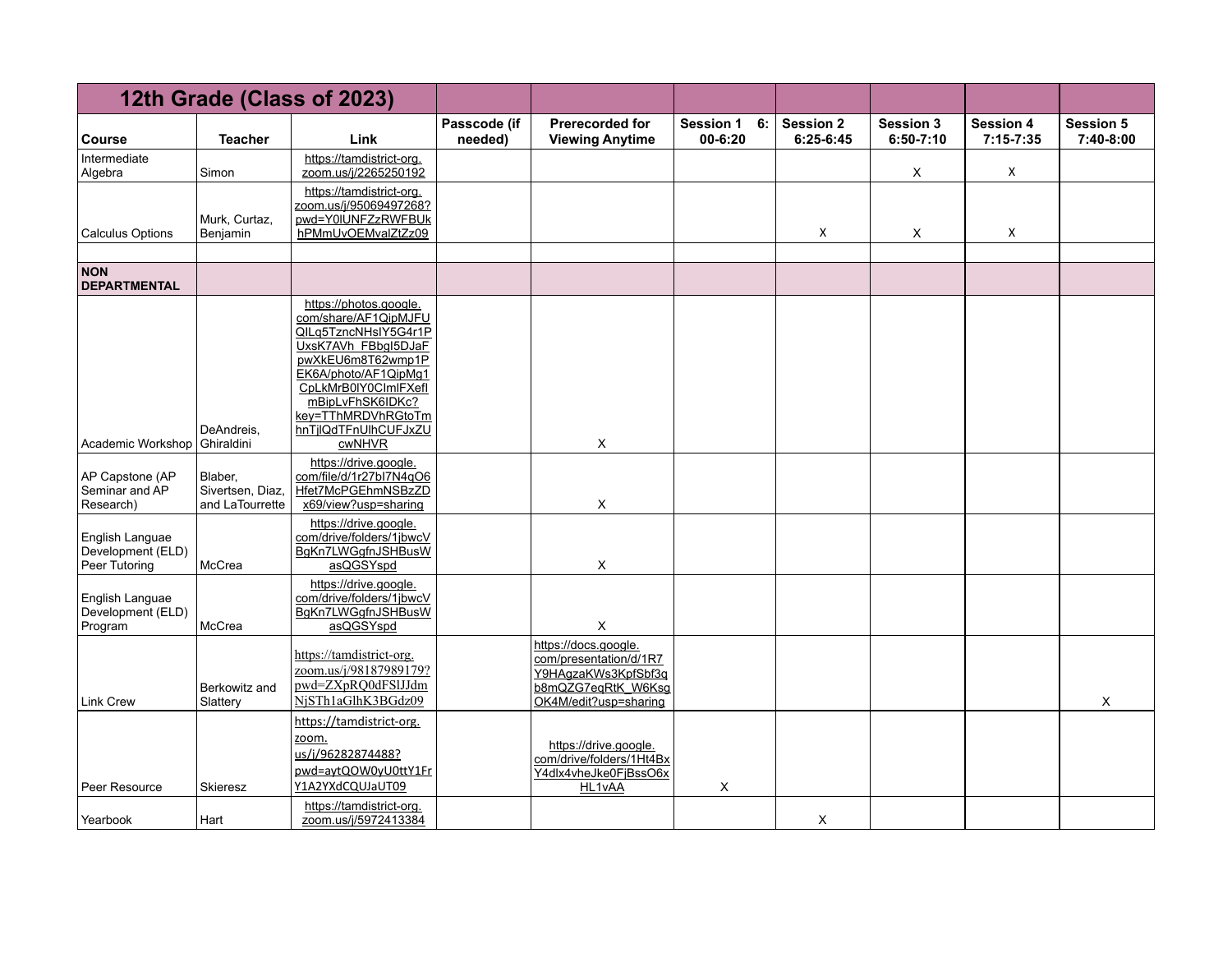|                                                                                                        |                                                                                                                                     | 12th Grade (Class of 2023)                                                                                               |                         |                                                  |                                   |                               |                                 |                                 |                               |
|--------------------------------------------------------------------------------------------------------|-------------------------------------------------------------------------------------------------------------------------------------|--------------------------------------------------------------------------------------------------------------------------|-------------------------|--------------------------------------------------|-----------------------------------|-------------------------------|---------------------------------|---------------------------------|-------------------------------|
| <b>Course</b>                                                                                          | <b>Teacher</b>                                                                                                                      | Link                                                                                                                     | Passcode (if<br>needed) | <b>Prerecorded for</b><br><b>Viewing Anytime</b> | <b>Session 1</b><br>6:<br>00-6:20 | <b>Session 2</b><br>6:25-6:45 | <b>Session 3</b><br>$6:50-7:10$ | <b>Session 4</b><br>$7:15-7:35$ | <b>Session 5</b><br>7:40-8:00 |
| Leadership                                                                                             | Boles, D. Plescia                                                                                                                   | https://tamdistrict-org.<br>zoom.us/j/98180065213?<br>pwd=WjdNaUQ3WkY2S<br>GhIT3I4QnVtM0hNZz09                           |                         |                                                  |                                   |                               | X                               | X                               |                               |
| <b>AVID</b>                                                                                            | Garcia, Haver-<br>Castex, Adams,<br>Greenberg,<br>Sandner                                                                           | https://tamdistrict-org.<br>zoom.us/j/92333963340                                                                        |                         |                                                  |                                   | X                             |                                 |                                 |                               |
| Drop-in AVID Q & A                                                                                     | Sandner                                                                                                                             | https://tamdistrict-org.<br>zoom.us/j/97524274470                                                                        |                         |                                                  | X                                 |                               | $\mathsf X$                     | X                               | X                             |
| <b>SCIENCE</b>                                                                                         |                                                                                                                                     |                                                                                                                          |                         |                                                  |                                   |                               |                                 |                                 |                               |
| Core Curriculum<br>Classes-Physics<br>and the Universe,<br>Living Earth,<br>Chemistry and the<br>Earth | Adams, Boles,<br>Kartin,<br>Kniesche,<br>Mastromonaco,<br>Peck, Perani,<br>Rubio,<br>Sisneros,<br>Skieresz,<br>Slattery,<br>Summary | https://docs.google.<br>com/presentation/d/17ST<br>HL uvclvi-<br>QWx4I0JK3hzqSwy0ErRI<br>R5QDIVtlcl/edit?<br>usp=sharing |                         | X                                                |                                   |                               |                                 |                                 |                               |
| NGSS Required<br>Science Courses (all<br>three)                                                        | Lovelady                                                                                                                            | https://tamdistrict-org.<br>zoom.us/j/9280789966?<br>pwd=cmpNbzhuNUZ6cD<br>dXT3JsUDRpeUc3QT09                            |                         |                                                  | X                                 | X                             | X                               |                                 |                               |
| AP Biology                                                                                             | Mastromonaco                                                                                                                        | https://docs.google.<br>com/document/d/1dBQq<br>UpyGbSwa7b 2ze7AWo<br>su_cP5Yr9QarQ6zEVDU<br>rA/edit?usp=sharing         |                         | X                                                |                                   |                               |                                 |                                 |                               |
| AP Chemistry                                                                                           | Peck                                                                                                                                | https://drive.google.<br>com/drive/folders/171YIN<br>N4ULktTM5laPsgpLWLFi<br>6q0vWIY?usp=sharing                         |                         | X                                                |                                   |                               |                                 |                                 |                               |
| AP Environmental<br>Science (APES)                                                                     | Cohen,<br>Kniesche,<br>Stewart                                                                                                      | https://www.loom.<br>com/share/b5f2f96c0d5<br>b481fa4654f81b667affb                                                      |                         | X                                                |                                   |                               |                                 |                                 |                               |
| Astronomy                                                                                              | Rubio                                                                                                                               | https://drive.google.<br>com/drive/u/0/folders/1fO<br>Ebgj3g67WVI4AluSvpFG<br><b>ylSFuKrHQT</b>                          |                         | X                                                |                                   |                               |                                 |                                 |                               |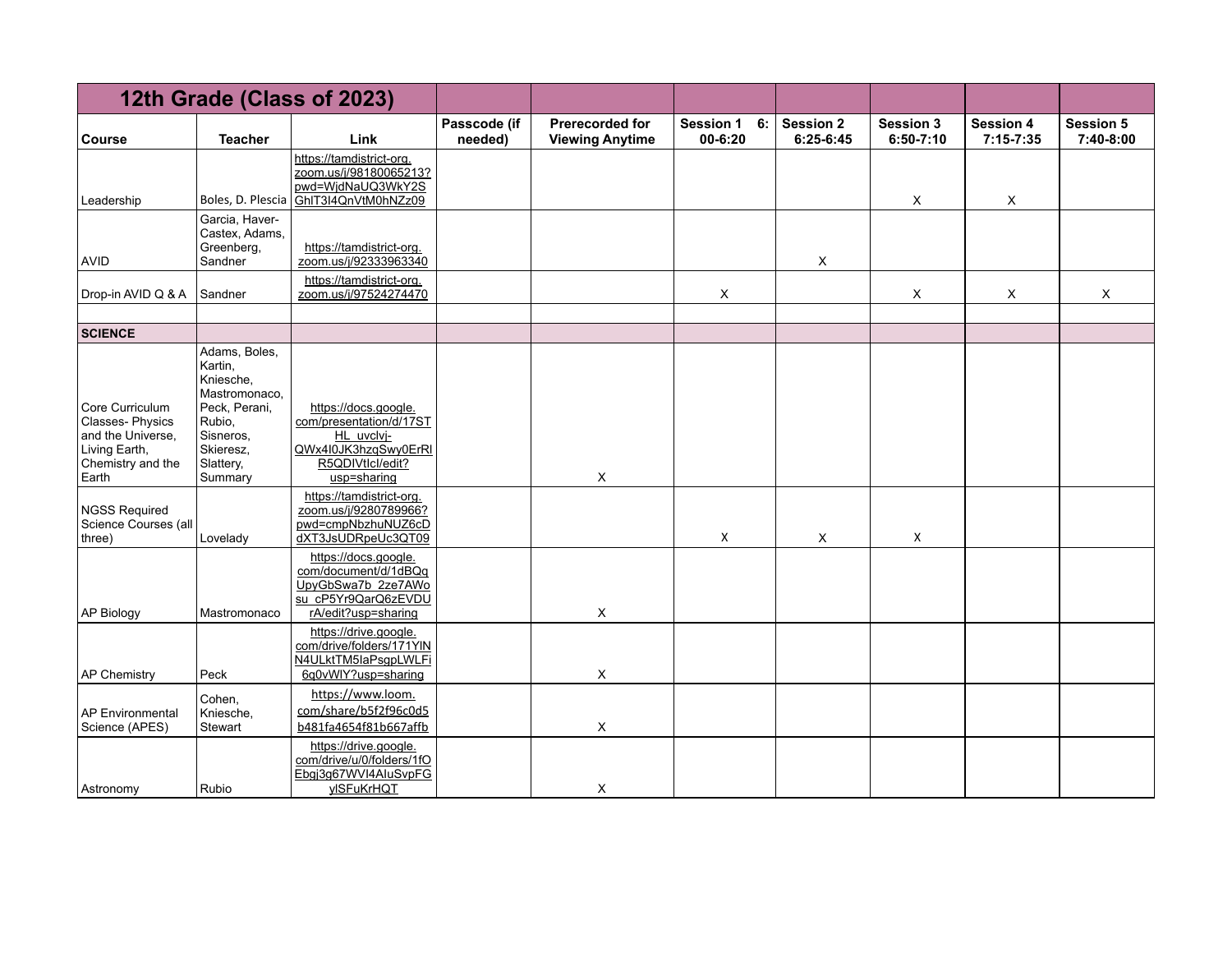|                                                    |                                         | 12th Grade (Class of 2023)                                                                     |                         |                                                                                                  |                                                                            |                                                                                                                                  |                                                                                                                    |                                                                           |                                                                           |
|----------------------------------------------------|-----------------------------------------|------------------------------------------------------------------------------------------------|-------------------------|--------------------------------------------------------------------------------------------------|----------------------------------------------------------------------------|----------------------------------------------------------------------------------------------------------------------------------|--------------------------------------------------------------------------------------------------------------------|---------------------------------------------------------------------------|---------------------------------------------------------------------------|
| Course                                             | <b>Teacher</b>                          | Link                                                                                           | Passcode (if<br>needed) | Prerecorded for<br><b>Viewing Anytime</b>                                                        | <b>Session 1</b><br>6:<br>00-6:20                                          | <b>Session 2</b><br>6:25-6:45                                                                                                    | <b>Session 3</b><br>$6:50-7:10$                                                                                    | <b>Session 4</b><br>$7:15 - 7:35$                                         | <b>Session 5</b><br>7:40-8:00                                             |
| Ecology                                            | Skieresz                                | https://drive.google.<br>com/drive/folders/1aN9q<br>ZLYhcYP-<br>sU3smlGn5Obe394nsQK<br>В       |                         | X                                                                                                |                                                                            |                                                                                                                                  |                                                                                                                    |                                                                           |                                                                           |
| Physics/Honors<br>Physics                          | Nash                                    |                                                                                                |                         | https://drive.google.<br>com/drive/folders/1Rpk<br>7l4CskQzjipzhPumzQtnn<br>muneoFCo?usp=sharing |                                                                            |                                                                                                                                  |                                                                                                                    |                                                                           |                                                                           |
| Physiology                                         | Garcia, Slattery                        | https://tamdistrict-org.<br>zoom.us/j/93910343293                                              |                         |                                                                                                  | Χ                                                                          | X                                                                                                                                | X                                                                                                                  | X                                                                         |                                                                           |
| Sustainable<br>Agriculture 1-2 (& 3-<br>$\vert 4$  | Stewart                                 |                                                                                                |                         | https://www.loom.<br>com/share/d9bf297970a<br>5407f98638ce9d1f57b70                              |                                                                            |                                                                                                                                  |                                                                                                                    |                                                                           |                                                                           |
| <b>SOCIAL STUDIES</b>                              |                                         |                                                                                                |                         |                                                                                                  |                                                                            |                                                                                                                                  |                                                                                                                    |                                                                           |                                                                           |
| 12th Grade<br>Overview                             | Kornfeld,<br>Miguel, Hart,<br>Tepovich, | X                                                                                              |                         |                                                                                                  | https:<br>//tamdistrict-org.<br>zoom.<br>us/j/9491752111<br>Z              | https:<br>//tamdistrict-org.<br>zoom.<br>us/j/949175211<br>17                                                                    | https:<br>//tamdistrict-org.<br>zoom.<br>us/j/597241338<br>$\overline{4}$                                          | https:<br>//tamdistrict-org.<br>zoom.<br>us/j/597241338<br>$\overline{4}$ | https:<br>//tamdistrict-org.<br>zoom.<br>us/j/597241338<br>$\overline{4}$ |
| Government,<br>Economics & AP<br>Economics         | Hart, Tepovich                          | https://tamdistrict-org.<br>zoom.us/j/92323694382?<br>pwd=QmlaaHRrUXpCR<br>WZMUVdiUTEzdlRpZz09 |                         |                                                                                                  |                                                                            |                                                                                                                                  | Χ                                                                                                                  | Χ                                                                         | X                                                                         |
| History and<br>Appreciation of Film                | Minhondo                                | https://tamdistrict-org.<br>zoom.us/j/5133799361                                               |                         |                                                                                                  | X                                                                          |                                                                                                                                  |                                                                                                                    | X                                                                         |                                                                           |
| Independent Living                                 | Plescia, N                              | https://www.voutube.<br>com/channel/UC8bpdqllh<br>wFS12y5q9cGvyg                               |                         | X                                                                                                |                                                                            |                                                                                                                                  |                                                                                                                    |                                                                           |                                                                           |
| Psychology                                         | Hirsch.<br>McDaniel                     | X                                                                                              |                         |                                                                                                  | https:<br>//tamdistrict-org.<br>zoom.<br>us/j/9479735092<br>$\overline{4}$ | https:<br>//tamdistrict-org.<br>zoom.<br>us/j/932557189<br>45?<br>pwd=VEVyZmc<br>zb3Y3dVUxN2V<br>zT1kyYmgxQT0<br>$\underline{9}$ | https:<br>//tamdistrict-org.<br>zoom.<br>us/j/932557189<br>45?<br>pwd=VEVyZmc<br>zb3Y3dVUxN2V<br>zT1kyYmgxQT0<br>9 |                                                                           |                                                                           |
| <b>Street Law</b>                                  | Hirsch                                  | https://tamdistrict-org.<br>zoom.us/j/94797350924                                              |                         |                                                                                                  |                                                                            | X                                                                                                                                | X                                                                                                                  |                                                                           |                                                                           |
| Ethnic Studies/ &<br>Contemporary<br>Issues (SLAM) | Minhondo,<br>Kestenbaum                 | https://tamdistrict-org.<br>zoom.us/j/5133799361                                               |                         |                                                                                                  |                                                                            | X                                                                                                                                | X                                                                                                                  |                                                                           |                                                                           |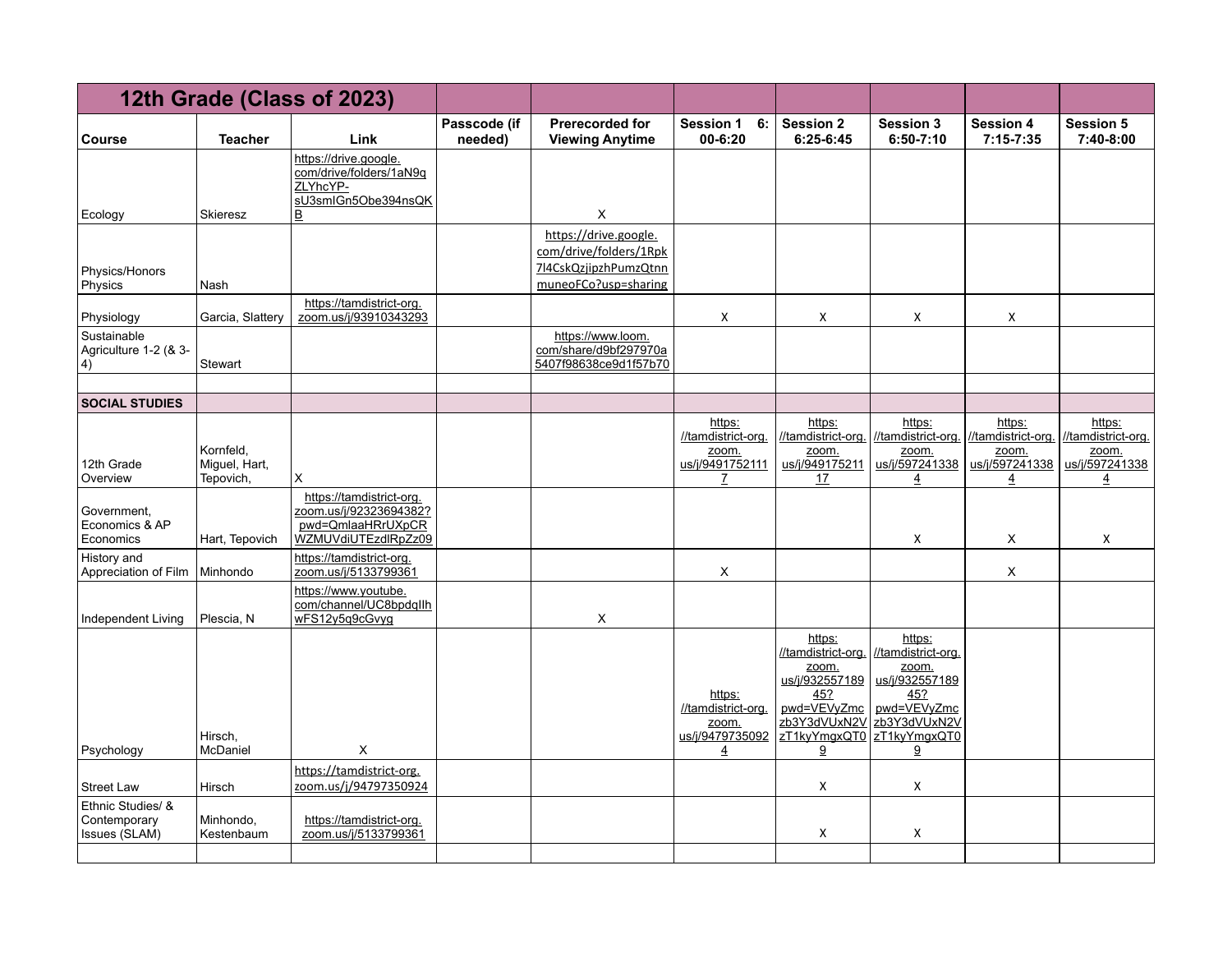|                                                                   |                                    | 12th Grade (Class of 2023)                                                                                                                                                                                  |                         |                                                                                                                      |                                       |                               |                                   |                               |                               |
|-------------------------------------------------------------------|------------------------------------|-------------------------------------------------------------------------------------------------------------------------------------------------------------------------------------------------------------|-------------------------|----------------------------------------------------------------------------------------------------------------------|---------------------------------------|-------------------------------|-----------------------------------|-------------------------------|-------------------------------|
| <b>Course</b>                                                     | <b>Teacher</b>                     | Link                                                                                                                                                                                                        | Passcode (if<br>needed) | <b>Prerecorded for</b><br><b>Viewing Anytime</b>                                                                     | <b>Session 1</b><br>6:<br>$00 - 6:20$ | <b>Session 2</b><br>6:25-6:45 | <b>Session 3</b><br>$6:50 - 7:10$ | <b>Session 4</b><br>7:15-7:35 | <b>Session 5</b><br>7:40-8:00 |
| <b>SPECIAL</b><br><b>EDUCATION</b>                                |                                    |                                                                                                                                                                                                             |                         |                                                                                                                      |                                       |                               |                                   |                               |                               |
| Academic Workshop<br>and Executive<br><b>Functioning Skills</b>   | Pepper, de<br>Carion, and<br>Meyer | https://www.loom.<br>com/share/e91c4e536<br>be0405096e37067a06<br>c8ed7                                                                                                                                     |                         | X                                                                                                                    |                                       |                               |                                   |                               |                               |
| Open House Special<br>Day Class Courses                           | Labudzik,<br>Leones,<br>Schroeder  | https://docs.google.<br>com/presentation/d/1HAn<br>RsR6qeBOTXUZDWI1-<br>hcQlvt_bqu6suNUO9FTj<br>JsE/edit?usp=sharing                                                                                        |                         |                                                                                                                      | X                                     | X                             | X                                 | X                             | X                             |
| Academic Workshop<br>- Options After High<br>School               | Dahl, Nelson,<br>Long              | https://docs.google.<br>com/presentation/d/e/2<br>PACX-<br>1vRITRNHLUICENJ hIITu<br>dWk8i kd7efTqLMRTvn9<br>peBZgaJrX4lvsK7doNxUU<br>mEEM9N0XejXZAYrKdi/p<br>ub?<br>start=true&loop=false&d<br>elayms=30000 |                         | X                                                                                                                    |                                       |                               |                                   |                               |                               |
| <b>Counselor Enriched</b><br>Classroom (CEC)<br>Academic Workshop | Sand,<br>MacNaughton               | https://tamdistrict-org.<br>zoom.<br>us/j/6027025616                                                                                                                                                        |                         |                                                                                                                      | X                                     | X                             | X                                 | X                             | X                             |
| <b>WORLD</b><br><b>LANGUAGES</b>                                  |                                    |                                                                                                                                                                                                             |                         |                                                                                                                      |                                       |                               |                                   |                               |                               |
| French 1-8                                                        | Rattet                             | https://tamdistrict-org.<br>zoom.us/j/97907650776?<br>pwd=SkJKcjczdG1aNEp<br>pNTRSdUZ0dXluQT09                                                                                                              | 211322                  |                                                                                                                      |                                       | X                             | $\mathsf X$                       |                               |                               |
| Spanish 1-2                                                       | do Carmo and<br><b>Bodle</b>       | https://tamdistrict-org.<br>zoom.<br>us/j/94707322369?<br>pwd=S0NtZXhVZUE1N<br>FJDOVZFRjhocU9udz09                                                                                                          |                         | https://docs.google.<br>com/presentation/d/1B3<br>WDaEfWzmgfm7Ft6Rn8<br>p16LfptTMatl3KoA2FPE<br>0xA/edit?usp=sharing | X                                     | X                             |                                   |                               |                               |
| Spanish 3-4                                                       | Aparicio                           | https://docs.google.<br>com/presentation/d/1B3<br>WDaEfWzmgfm7Ft6Rn8<br>p16LfptTMatI3KoA2FPE<br>0xA/edit?usp=sharing                                                                                        |                         | X                                                                                                                    |                                       |                               |                                   |                               |                               |